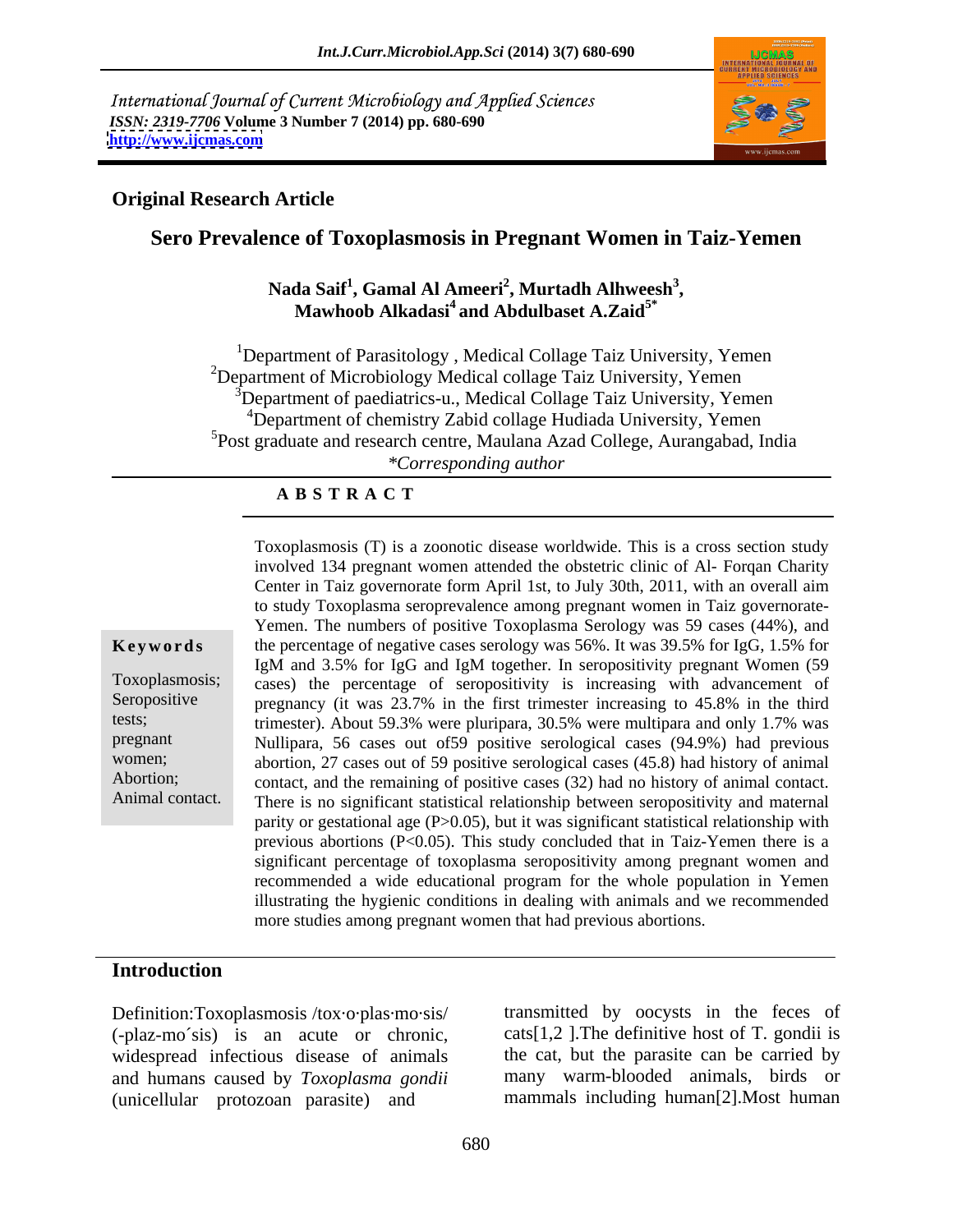infections are asymptomatic (most months (from April 1st, to July 30th, 2011). individuals do not experience any symptoms); when symptoms occur, they Study population range from a mild, self-limited disease to a disseminated, fulminating disease that may The study population was 134 pregnant damage the brain, eyes, muscles, liver, and women attended the obstetric clinic during lungs. Moreover, it may be a fatal disease, in the study period. Pregnant women were individuals with weakened immune systems randomly selected from the obstetric clinic and in fetuses infected transplacentally as a by using the simple random sampling, each result of maternal infection [3]. Serological day they were taken by the order of the surveys indicate that 3-70% of healthy adults in the United States of America have random number selected is 4, we selected been infected with T. gondii. The infection affects more than 3500 newborns in the United States each year. Study area

T. gondii seropositivity rates among patients This study is conducted Al-Forqan Charity with HIV infection vary from 10-45% [4, 5]. Center in Taiz, where an obstetric clinic is<br>Cultural habits of a population may affect present with a load of pregnant women the acquisition of T .gondii infection from ingested tissue cysts in undercooked or tests were performed in the lab. of the same uncooked meat [5]. Based on serological studies, recent estimates suggest the incidence of primary maternal T. gondii **Data collection** infection during pregnancy ranges from about 1 to 310 per 10.000 pregnancies in The method of data collection in this study different populations in Europe, Asia, Australia, and the Americas [6, 7]. The incidence of prenatal T. gondii infection within the same or similar populations have been estimated to range from about 1 to 120 per 10.000 births [5]. Infection has been detected in up to 1% of women during contact were taken directly from pregnancy. About 15 to 60% of such pregnant women themselves. infections are transmitted to the fetus, but c. Blood samples were examined by the only a small percentage result in abortion or stillbirths or in active disease. Fetal infection is more severe early in pregnanc**y** [11, 12].

### **Materials and Methods**

### **Study design**

attending the obstetric clinic of Al-Forqan

### **Study population**

randomly selected numbers, i.e. when the pregnant women number  $4,8,12,16,\ldots$ etc.

### **Study area**

Center in Taiz, where an obstetric clinic is present with a load of pregnant women attending for prenatal care. The laboratory center.

### **Data collection**

was direct method:

- a. A questionnaire was designed for data collection, which included all the required variables for analysis.
- b. Data of abortion, parity, gestational age of pregnant women and animal contact were taken directly from pregnant women themselves.
- Technicians in the lab of the center, and the results were reported in the same questionnaire of pregnant women.

#### **Data processing and analysis**

This is a cross sectional study, involved statistical program (SPSS 16), all the studied randomly selected pregnant women variables were qualitative variables. They Charity Center in Taiz governorate for 4 percentages and tested by the Chi-square test Data processing was performed by the were presented as frequencies and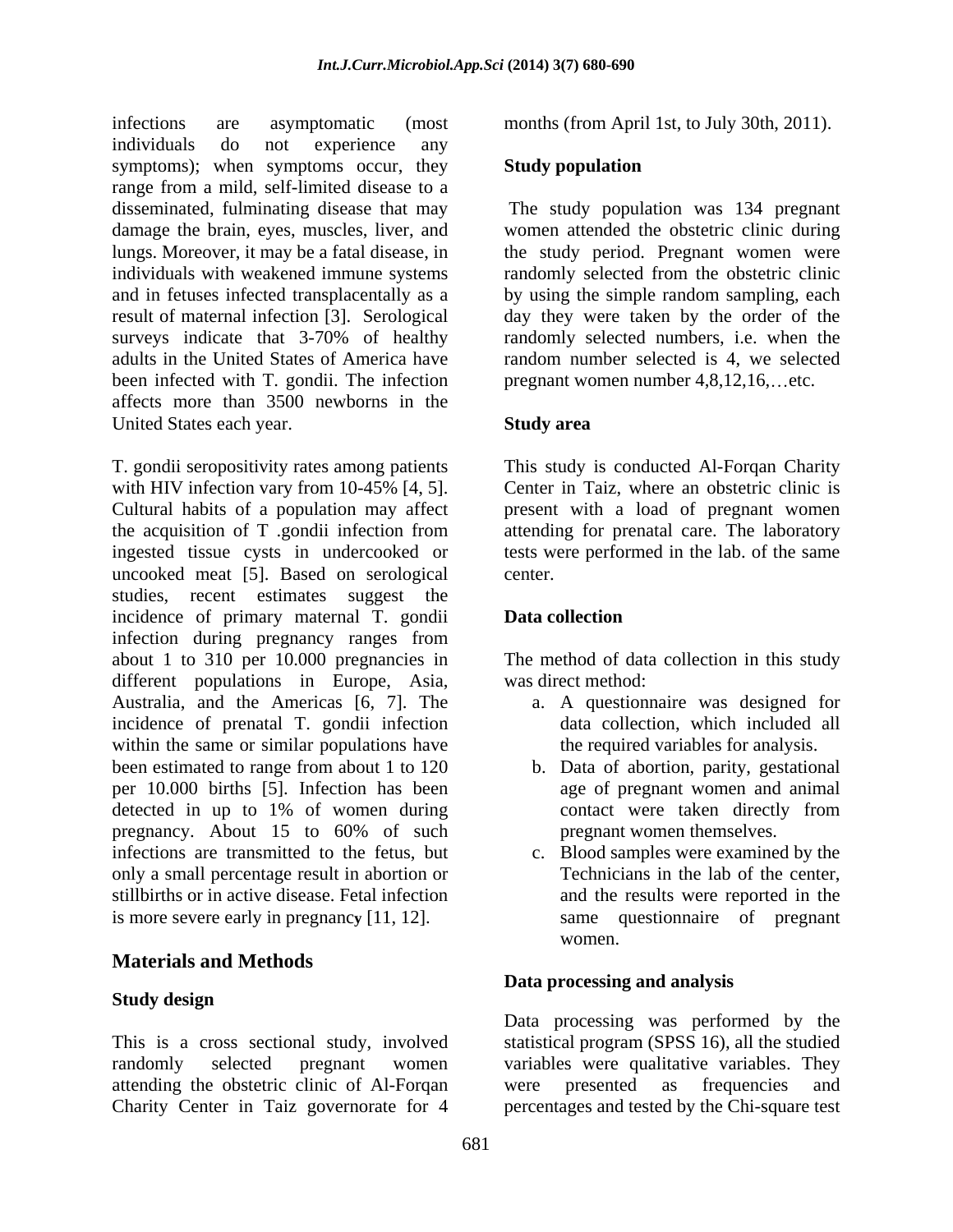or Fisher exact test as appropriate. Results of serology were classified as seropositivity bositive control (xp), negative when they showed positive reaction with IgG or IgM, and seronegatively when they showed negative reaction for both. After <br>c. We Calculated the Toxoplasma IgG calculation of the frequency of seropositivity among pregnant women, the results of serology were related to the other studied variables. All tests were applied at the 95% XC. confidence limits with a level of significance  $(\alpha=0.05)$ . P-values of  $\langle 0.05 \rangle$  were **Quantitative estimation of Toxoplasma** considered as statistically significant.

Following the ethical principles applied to specimens in IU/ml, OD of cut-off and every step of scientific research involving positive calibrators are plotted on Y-axis in human being, an informed verbal consent from all pregnant women, who were Toxoplasma IgG concentration of 0, 32, involved in this study, was obtained after providing them detailed explanation of the IgG levels in patient sera are read off the objective of the study. Patients were also assured that the obtainable information would be confidentially handled and used **Interpretation** only for research purposes.

Toxoplasmosis Test Kit Latex Agglutination [15- 16]. ProDia International: MA\_Toxo.

### **Interpretation of results**

A negative reaction indicates the absence of greater, or WHO IU/ml, value Toxoplasma antibodies. A clear positive greater than 32 IU/ml is reaction indicates the presence of seropositive. It indicates prior Toxoplasma antibodies which reflects either a past infection or an evolving infection. In these cases the final titer should be If current infection is suspected, a second determined. BioCheck Toxoplasma IgG sample obtained 8-14 days later should be

- b. We calculated the mean of duplicate positive control  $(xp)$ , control (xn) and patient samples  $(Xs)$ .
- c. We Calculated the Toxoplasma IgG Index of each determination by dividing the mean values of each sample by calibrator mean value, XC.

# **IgG**

**Ethical considerations** For a quantitative determination of anti- Toxoplasma IgG levels of positive graph versus their corresponding anti- 100, and 300 IU/ml on X-axis. The Toxo graph using their individual OD values.

### **Interpretation**

- **Laboratory methods** 0.90 indicate absence of prior a. Negative: Toxo G Index less than exposure to Toxoplasma (< 32 IU/ml).
	- b. Equivocal: Toxo G Index between 0.91-0.99 is equivocal. Sample should be retested.
	- c. Positive: Toxo G Index of 1.00 or greater, or WHO IU/ml, value greater than 32 IU/ml is exposure to the Toxoplasma virus.

Enzyme Immunoassay [17, 18]. tested for IgG antibody simultaneously. **Calculation of results** extending the secteur of a greater than 1.5 is highly suggestive of a a. We calculated the mean of duplicate significant rise in antibody. It may be cut-off (32 IU/ml) calibrator value considered as indicative of acute XC. Toxoplasma infection. Enzyme Toxo G Index ratio between paired samples considered as indicative of acute Toxoplasma infection. Enzyme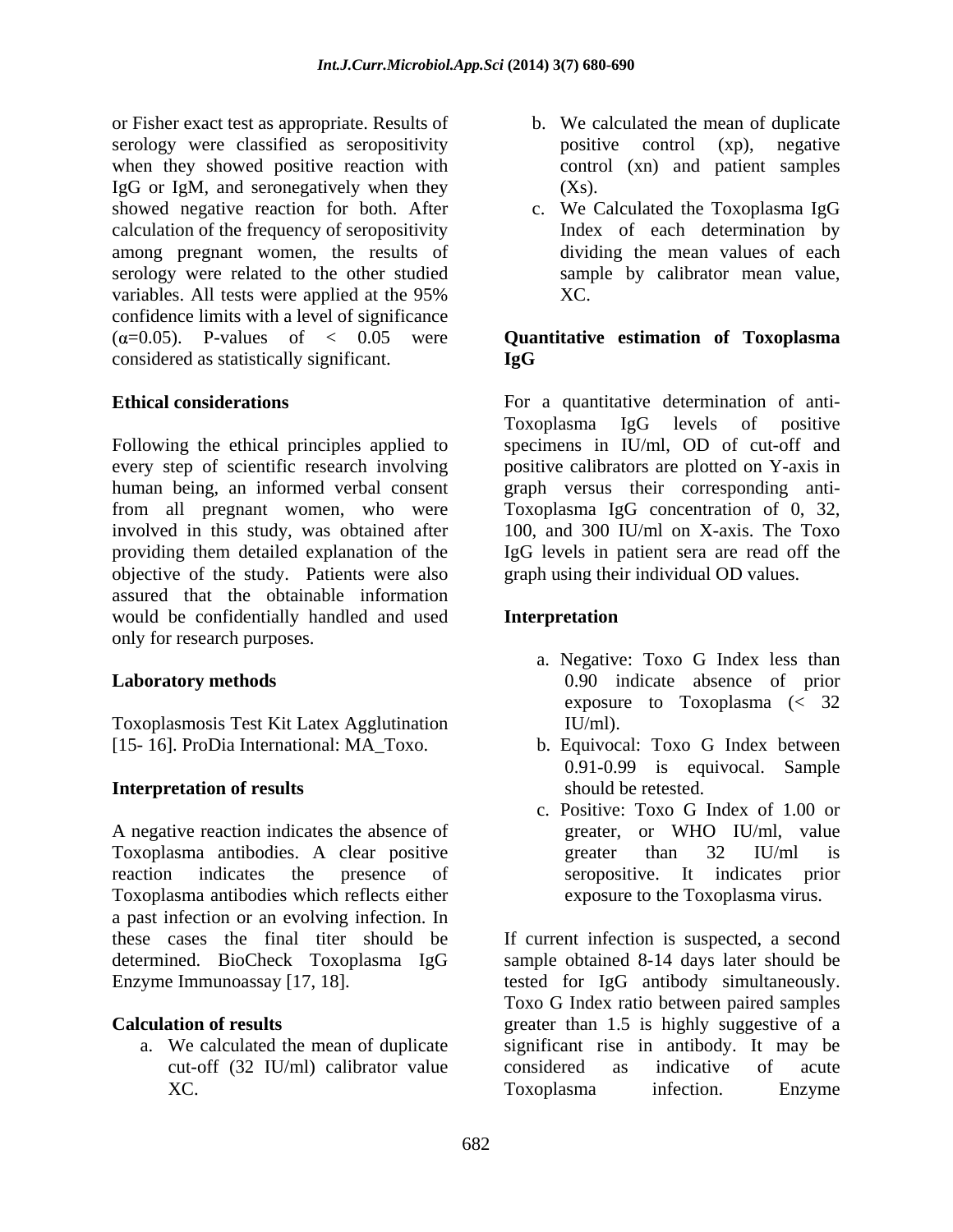Immunoassay for the detection of IgM

The present was investigated 134 pregnant women which were selected randomly with different gestational age during their attendance for antenatal care in the obstetric clinic. During data analysis it was found that 53 pregnant women (39.5%) were having positive IgG, 2 pregnant women  $(1.5\%)$  observed that 51 out of 53 pregnant women with positive IgM and 4 pregnant women with positive IgG reported previous abortion with positive IgG and IgM (3.0%) [Fig.1].  $[$   $[$   $]$   $[$   $]$   $[$   $]$   $[$   $]$   $[$   $]$   $[$   $]$   $[$   $]$   $[$   $]$   $[$   $]$   $[$   $]$   $[$   $]$   $[$   $]$   $[$   $]$   $[$   $]$   $[$   $]$   $[$   $]$   $[$   $]$   $[$   $]$   $[$   $]$   $[$   $]$   $[$   $]$   $[$   $]$ serology was 44% (59 women from the total 134 pregnant women) [Fig.2]. When the studied women were classified according to their gestational age, it was found that 29.1% were in the first trimester of pregnancy, 33.6% were in the second trimester and 37.3% were in the third trimester [Table 1]. between those with or without animal

From those pregnant women with positive Toxoplasma serology; the percentage is reported no animal contact [Fig. 4]. In those<br>increasing with advancement of pregnancy: with animal contact and positive increasing with advancement of pregnancy;<br>it was 23.7% in the first trimester increasing Toxoplasma serology; 77.8% reported it was 23.7% in the first trimester increasing to 45.8% in the third trimester. Statistically, there is no significant relationship between gestational age and Toxoplasma serology (P>0.05). [Table 1]. Most of the studied women were pluripara, i.e. having 1-3 deliveries (62.7%), from those women with positive serology; 59.3% were pluripara and 30.5% were multipara, only 1.7% was Nullipara i.e. not delivered yet. Statistically, there is no significant relationship between parity and Toxoplasma serology (P>0.05) [Table 2]. About 53.7% of pregnant women reported previous abortion. Previous endemic in Taiz and that a substantial abortions showed significant statistical association with Toxoplasma serology (P<0.05), in those with positive Toxoplasma

antibodies to Toxoplasma Gondi in human and 5.1% did not report previous abortions serum BioCheck Toxoplasma IgM Enzyme Immunoassay [17, 18]. previous abortions, it did not show **Results and Discussion** Toxoplasma serology (P>0.05), most of serology 94.9% reported previous abortion [Table 3]. In regard to the number of significant relationship to the result of pregnant women were having once or twice previous abortion regardless to the result of Toxoplasma serology [Table 4]. When the type of positive Toxoplasma antibody was related to previous abortion, there is no significant difference between those with or without previous abortion  $(P>0.05)$ . It was with positive IgG reported previous abortion [Fig. 3].

> 44% of the studied women reported animal contact; however, more than half of pregnant women with positive or negative Toxoplasma serology did not report animal contact [Table 5]. When the type of positive Toxoplasma antibody was related to animal contact, there is no significant difference contact (P>0.05). It was observed that 30 out of 53 pregnant women with positive IgG reported no animal contact [Fig. 4]. In those with animal contact and positive Toxoplasma serology; 77.8% reported contact with cats alone, 7.4% with goats and 7.4% with mice [Table 6]. The number of seronegatively pregnant women with cats contact was higher than that of seropositivity pregnant women with cats contact (31 vs. 22 women) respectively [Fig. 5].

Infection by the protozoan T.Gondii is one of the most common parasitic infections of animals and man. The results of this study, based on serological tests, confirmed the expectation that toxoplasmosis is indeed proportion of the pregnant women showed evidence of earlier infection (IgG).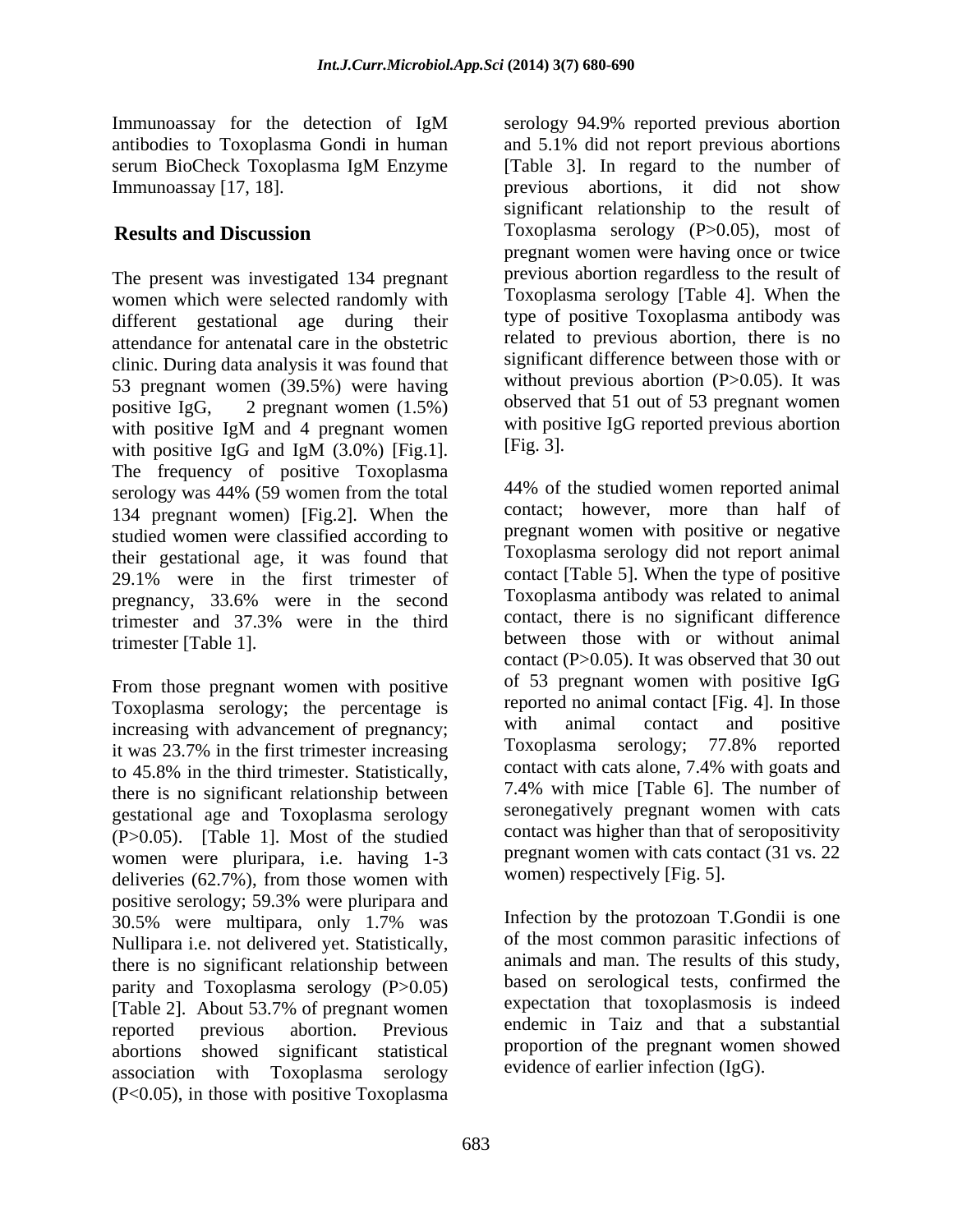

**Figure.1** Results of serological Abs testing for toxoplasmosis in the studied pregnant women

**Figure.2** Frequency of positive Toxoplasma serology in the studied pregnant women in Taiz



| Table.1 | Toxoplasma seroprevalence of pregnant women according to gestational age |  |
|---------|--------------------------------------------------------------------------|--|

|                                                                            |               | <b>Toxoplasma serology</b> |                            |              | <b>Total</b> |  |
|----------------------------------------------------------------------------|---------------|----------------------------|----------------------------|--------------|--------------|--|
|                                                                            | Positive      |                            | <b>Negative</b>            |              | $(n=134)$    |  |
| <b>Gestational age</b>                                                     | $(n=59)$      |                            | $(n=75)$                   |              |              |  |
|                                                                            | $\sim$ $\sim$ |                            |                            |              |              |  |
| <b>First trimester</b>                                                     | 23.7<br>14    |                            | __ _ _ _ _ _ _ _ _<br>33.3 |              | 29.1         |  |
| <b>Second trimester</b>                                                    | 18 30.5       |                            | <b>36.0</b>                | 45           | 33.6         |  |
| <b>Third trimester</b>                                                     | 27<br>45.8    | $\overline{2}$             | 30.7                       | 50<br>$\cup$ | 37.3         |  |
| Chi square test $[\chi^2 = 3.36, p = 0.18]$ is statistically insignificant |               |                            |                            |              |              |  |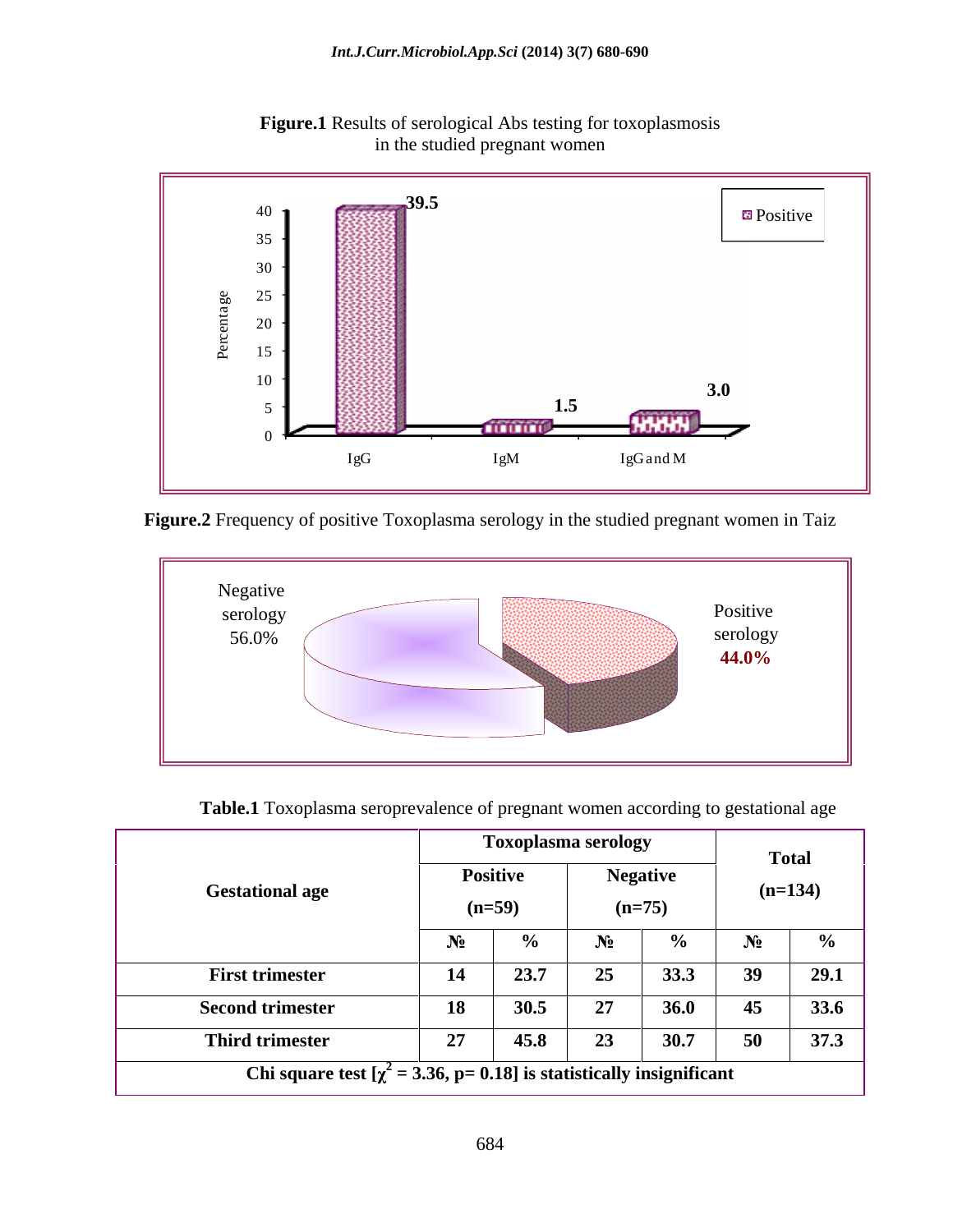| <b>Maternal parity</b> | <b>Toxoplasma serology</b><br><b>Positive</b><br><b>Negative</b><br>$(n=59)$<br>$(n=7)$ | Total<br>$(n=134)$ |  |  |  |
|------------------------|-----------------------------------------------------------------------------------------|--------------------|--|--|--|
| Nullipara (0)          | 1 A M                                                                                   |                    |  |  |  |
| Pluripara (1-3)        | - 65.3<br>- 59.3                                                                        | 627                |  |  |  |
| <b>Multipara (4-5)</b> | 30.S                                                                                    | 23.1               |  |  |  |
| Grandmultipara $(>5)$  | $\times$ 5                                                                              |                    |  |  |  |
|                        | <b>Chi</b> square test $[\chi^2 = 6.77, p=0.07]$ is statistically insignificant         |                    |  |  |  |

**Table.2** Toxoplasma seroprevalence of pregnant women according to maternal parity

**Table.3** Toxoplasma seroprevalence of pregnant women according to abortion

**Table.4** Toxoplasma seroprevalence of pregnant women according to frequency of previous abortion

|                                                                             |          |             | <b>Toxoplasma serology</b> |             |                          |                                                 |
|-----------------------------------------------------------------------------|----------|-------------|----------------------------|-------------|--------------------------|-------------------------------------------------|
| Frequency of previous abortion                                              | Positive |             |                            |             | <b>Total</b><br>$(n=72)$ |                                                 |
|                                                                             | $(n=56)$ |             |                            | $(n=16)$    |                          |                                                 |
|                                                                             |          |             |                            |             |                          |                                                 |
|                                                                             |          |             |                            |             |                          | $\begin{array}{ccc} \cdot & 1 & 62 \end{array}$ |
|                                                                             | -14      | <b>25.0</b> |                            | <b>18.8</b> |                          | $\mathbf{A}$                                    |
|                                                                             |          |             |                            |             |                          |                                                 |
|                                                                             |          | 1.8         |                            |             |                          | $\blacksquare$                                  |
| Chi square test $[\chi^2 = 1.65, P = 0.064]$ is statistically insignificant |          |             |                            |             |                          |                                                 |

**Table.5**Toxoplasma seroprevalence of pregnant women according to animal contact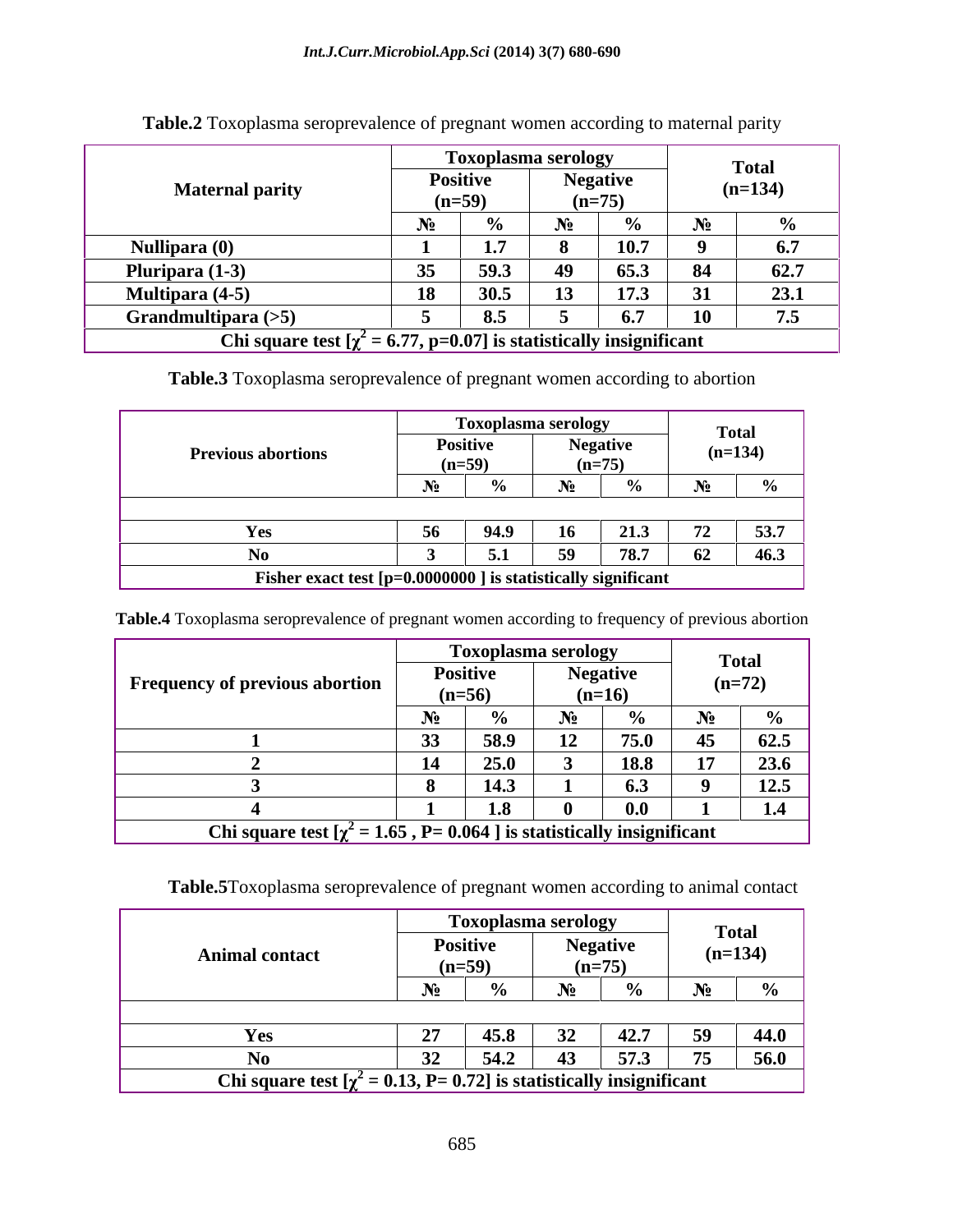

**Figure.3** History of abortion in pregnant women with positive Toxoplasma serology

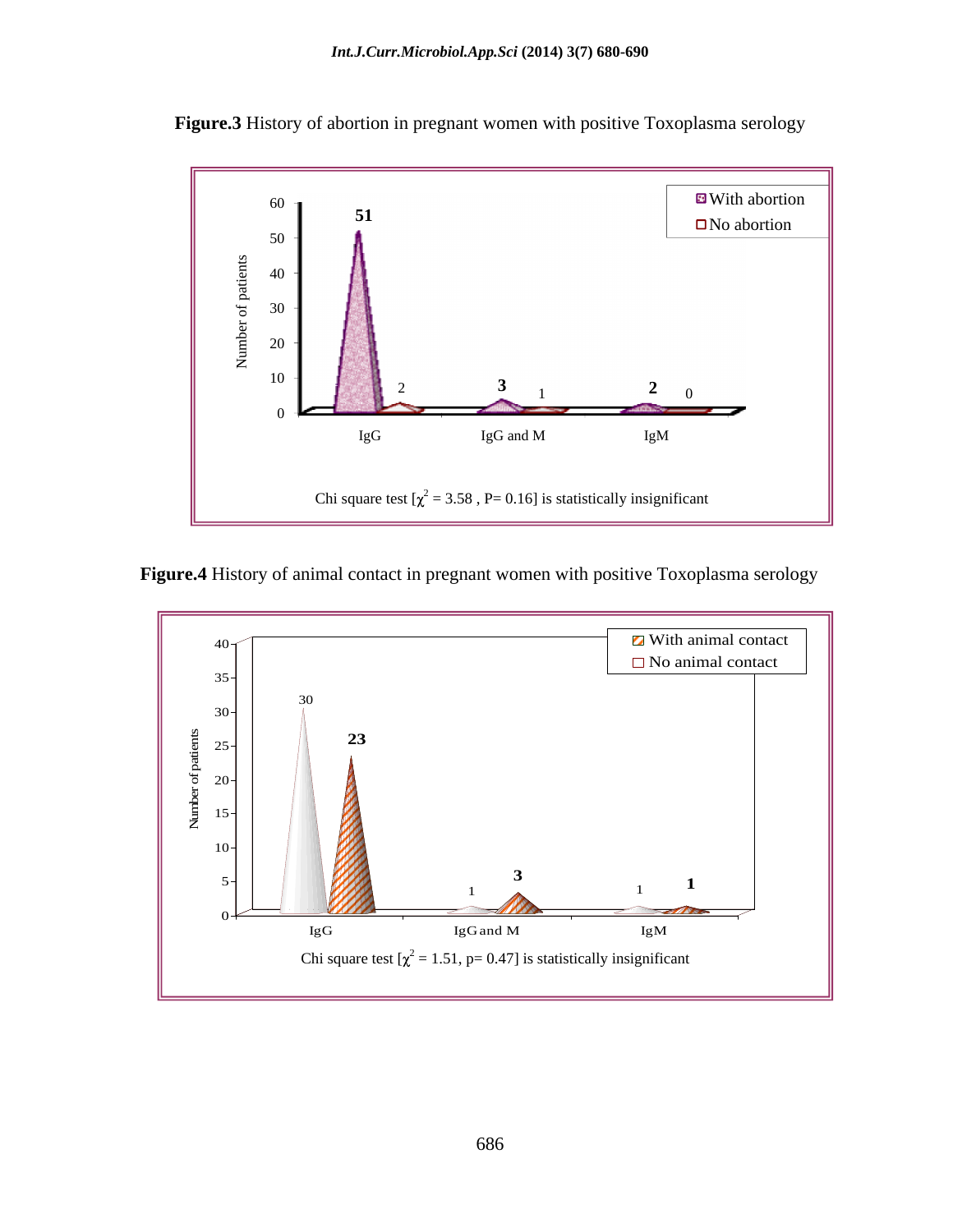|                                                                            |          | <b>Toxoplasma serology</b> |                | <b>Total</b> |                      |
|----------------------------------------------------------------------------|----------|----------------------------|----------------|--------------|----------------------|
| Type of animals                                                            | Positive |                            | <b>Negativ</b> | $(n=59)$     |                      |
|                                                                            | $(n=27)$ |                            | $(n=32)$       | $\mathbf{a}$ |                      |
|                                                                            |          |                            | $\mathbf{0}$   |              |                      |
|                                                                            |          |                            |                |              |                      |
|                                                                            | 77.8     |                            | 93.8           |              | 86.4                 |
| Goat                                                                       | 7.4      |                            | 21<br>◡◦       |              |                      |
| <b>Mouse</b>                                                               | 7.4      |                            | 0.0            |              | $\mathcal{L}$<br>3.4 |
| Cat and goat                                                               | 3.7      |                            | 0.0            |              | 1.7                  |
| Cow and goat                                                               | 3.7      |                            | 0.0            |              | 1.7                  |
| Cow, goat and cat                                                          | $0.0$    |                            | 31             |              | 1.7                  |
| Chi square test $[\chi^2 = 6.54, P = 0.25]$ is statistically insignificant |          |                            |                |              |                      |
|                                                                            |          |                            |                |              |                      |
|                                                                            |          |                            |                |              |                      |

**Table.6** Toxoplasma seroprevalence of pregnant women according to the type of animal in contact with the patient

> **Figure.5** Number of animals in contact with pregnant women who are seropositive and seronegatively



Of 350 pregnant women, 108(30.9%) were 22%)P=0.001[29]. The frequency of seropositivity IgG for *Toxoplasma gondii* positive Toxoplasma serology among of *Toxoplasma gondii* specific antibody was higher among pregnant women from women in Elam Province, Iran

specific antibody,the seroprevalence rate pregnant omen in Taiz was 44%. It is the urban than rural(41.5% versus (44.8%).[19] other countries with near 22%)P=0.001[29]. The frequency of similar to that reported among pregnant women in Elam Province, Iran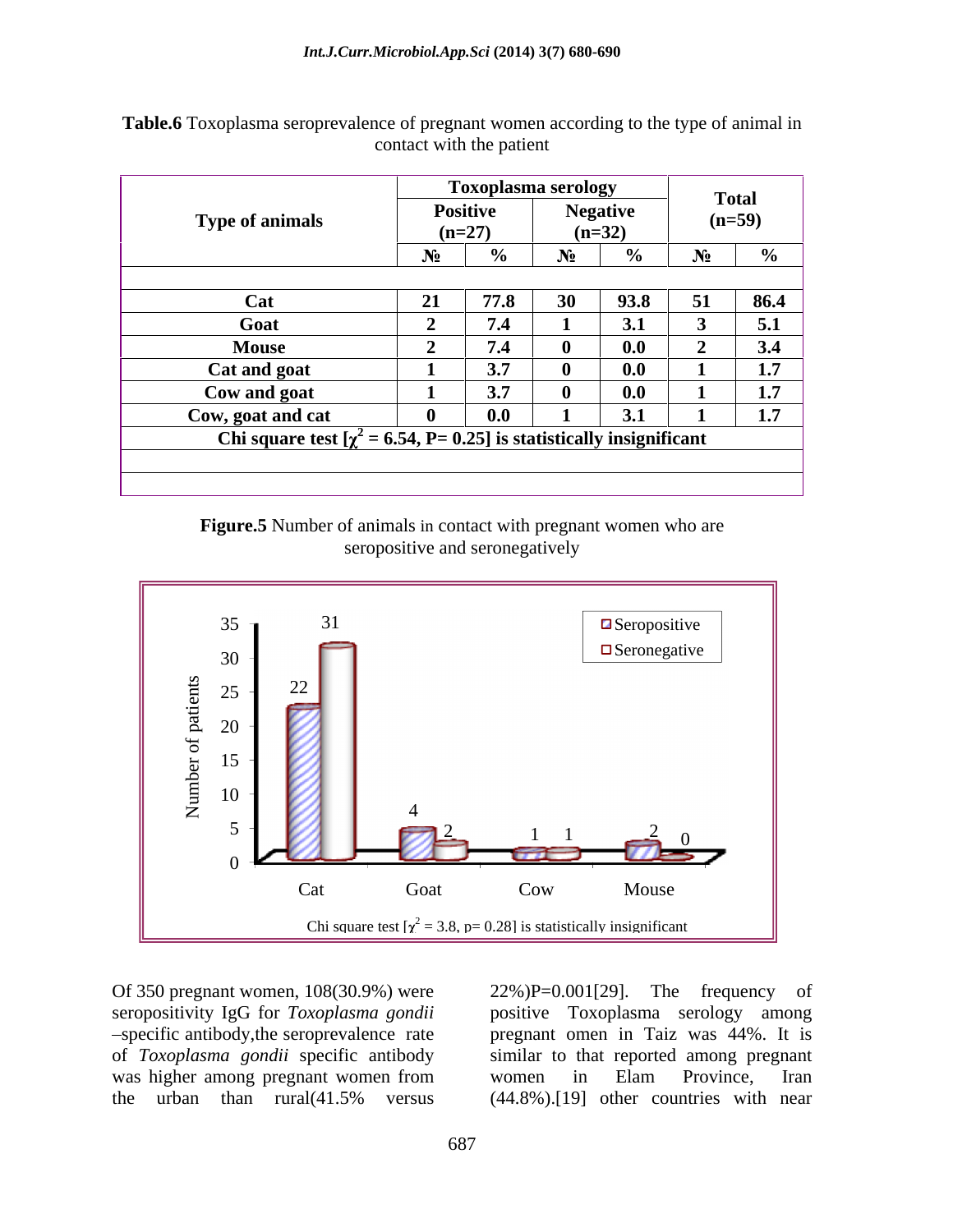(30.1%) 9and Jordan (31.7%)[ 10]. This as in Thailand, it was reported among 13.2% of pregnant women, 20 and Al- Doha - Qatar (29.8%)[21], and as high as [22]. In Kinshasa (Congo), toxoplasmosis primo-infections [28]. This study found that there is no significant relationship

Toxoplasma infection act as a teratogenic Our study found that previous abortion with Toxoplasma serology  $(P<0.05)$ , about 94.9% of pregnant women with positive Toxoplasma serology reported previous abortion and 5.1% did not report previous **Recommendation** abortion. This is similar to that proved in different studies such as that of a recent This study recommends the followings: study from Chandigarh (India) which Wide educational program is needed for reports rising seropositivity to Toxoplasma the whole population in Yemen illustrating in women with previous abortion [23]. <br>Toxoplasmosis is a zoonotic arising from animals and the preventive methods for man's close contact with domestic cats (Felis cats) [24,25]. Both domestic and wild felids are the only known definitive 1 hosts of *T. gondii* in which the sexual cycle can take place,[26] and hence cats play a central role in the epidemiology of *T. gondii*, constituting the only known source of environmental contamination 2. with the infective oocysts stage. A high risk is thus imposed on human problem of toxoplasmosis in pregnant communities that come into contact with cats [27]. In this study, 44% of pregnant

prevalence to our study include Turkey women reported a history of animal prevalence is variable according to pregnant women with positive or negative different geographic areas. It was as low Toxoplasma serology did not report in Korea (79%), [8] and Tehran (84%) necessary to have a direct contact with endemicity is highly prevelant. One woman infected through contact with oocysts out of 25 had a recent toxoplasmosis transmitted by the cats themselves during infection and 20% not protected against their movement to other places or by flies between Toxoplasma seropositivity during diagnosis of Toxoplasma infection pregnant women and gestational age or although in this study we found that 77.8% parity of the studied women. of Toxoplasma seropositive pregnant factor for intrauterine fetus in the early Taiz will further increase the prevalence of weeks of gestation and thus induced seropositivity women for Toxoplasmosis. spontaneous abortion in most of the cases. Cats are reared in different houses in Taiz showed significant statistical association road. This is an essential step in contact; however, more than half of the animal contact. Animal contact is one of the risk factors for transmission of Toxoplasmosis, however, it is not such animals, and most of the cases are to our hands and food. It is not necessary to have a clear cut contact to animals women with history of contact with cats alone. The presence of abundant cats in and present in every restaurant or sidecontrolling the further transmission of Toxoplasmosis to our women.

## **Recommendation**

the hygienic conditions in dealing with animals and the preventive methods for diseases transmitted by animals.

- Similar studies are recommended in different governorates in Yemen as a national based study to clarify the exact prevalence of Toxoplasmosis during pregnancy in Yemen.
- Studied of the causes of Abortions in pregnant women may correct the problem of toxoplasmosis in pregnant women.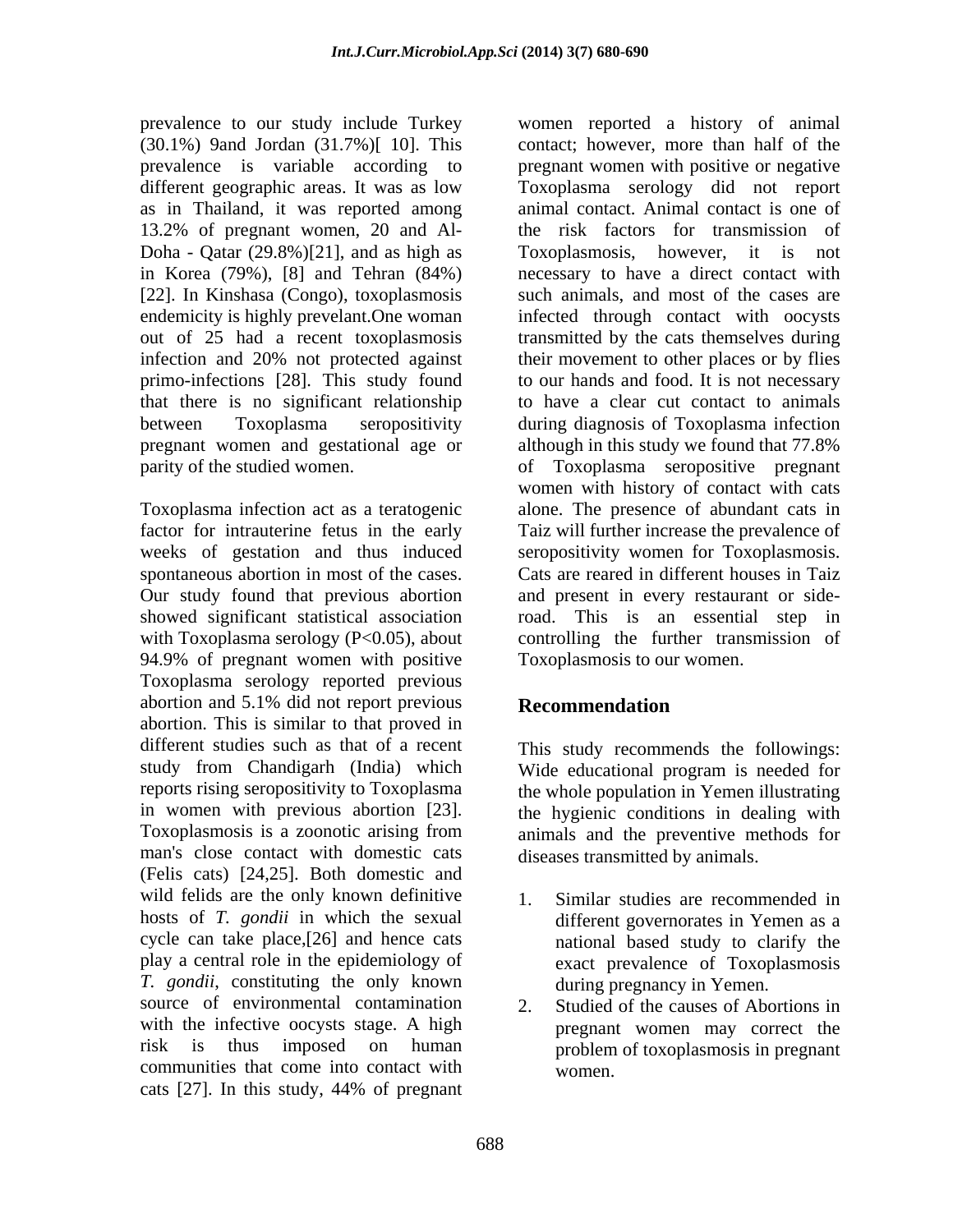- 1. Benisons MW, Taka Fuji ET, Lemon SM, Greenup RL and Sulzer AJ.
- and Kim K editors, *T* .*gondii,* the model apicomplexan: Perspectives and Methods. First edition. Academic
- 3. Rose I. Morphology and Diagnostics Diagnostic Pathology 1997; 143(1),
- 4. Ryan KJ, Ray CG. *T. gondii*. In: Sherris Medical Microbiology (4th 14. Roman AS and Pernoll 1<br>Ed.) McGraw Hill USA Abortion. Current obstetric
- 5. Kasper LH. Toxoplasma infection: medicine. 15<sup>th</sup> ed. McGraw-hill; USA,
- 6. Renold C, Sugar A, Chave JP, Perrin Toxoplasma encephalitis in patients with the acquired immunodeficiency syndrome. Medicine 1992, 71: 224-
- 7. Bowie WR, King AS, Werker DH, et associated with municipal drinking
- Seroprevalence of toxoplasmosis in Korean pregnant women of congenital toxoplasmosis. Korean J Parasitol.
- 9. Sema Ertugl, Pinar Okyay, Munevver Seroprevalence and risk factors for

**References** Toxoplasma infection among pregnant women in Ayden province, Turkey. Bio Med Central Pub Hlth. 2005;5(66):1-6.

- Oocysts-transmitted toxoplasmosis 10. Jumaian1 NF. Seroprevalence and risk associated with ingestion of factors for Toxoplasma infection in contaminated water. NEJM 1982; 307- 666. Hlth J. 2005 ;( 11):45-51. pregnant women -Jordan. E Medit
- 2. Dubey JP. The history and life cycle 11. Ajay M and Ajita CM. Clinical of Toxoplasma gondii. In: Weiss LM 11. Ajay M and Ajita CM. Clinical presentation of toxoplasmosis in pregnant women. J Obstet Gynecol India 1990; 40:165-170.
	- Press. Elsevier Ltd. San Diego, USA overview. J Trop Med Public Health 2007: 1-12. 1991; 22 Suppl: 88-92. 12. Dubey JP. Toxoplasmosis - an overview. J Trop Med Public Health
	- of Human Toxoplasmosis. General  $\mathcal X$  and abnormities of placenta and cord. 84. India: New Central Book Agency, 13. Dutta DC. Pregnancy, hydramnious and abnormities of placenta and cord. Text Book of Obstetrics.  $6<sup>th</sup>$  edition.  $th$  odition edition. 2004: chapter 16 pp 423-32.
	- Ed.). McGraw Hill. USA 2004: 722(7). gynecologic Diagnosis & treatment., 14. Roman AS and Pernoll MPH. Abortion. Current obstetric and gynecologic Diagnosis & treatment. , 9<sup>th</sup>'ed, McGraw-Hill, 2003; 292-95.
	- In: Harrison principles of internal 15. Jacob L. Toxoplasmosis. Adv. th ed. McGraw-hill; USA, Parasitol. 1973; 11: 631-669. 15. Jacob L. Toxoplasmosis. Adv.
	- 2001.pp1222. 16. Desmonts G. Toxoplasmosis. Faullets de Biologie. 1975; 16: 61.
	- L, Delavelle J, Pizzolato G, et al. 17. Roller A, Bartlett A and Bidwell DE. Enzyme Immunoassay with Special Reference ELISA Technique. J. Clin. Path. 1987; 31: 507-520.
- 39. 18. Turune HJ, Leinikke PO, and Saari al. Outbreak of toxoplasmosis water. . Lancet. 1997, 350: 173-177. diagnosis of Toxoplasmic 8. Kyoung-Ju Song, Jong- Chul Shin, Ho-Joon Shin, Ho-Woo Nam. Immunoassay. J. Clin. Microbiol. KM. Demonstration of intraocular Synthesis of Immunoglobin G Toxoplasma Antibodies for Specific diagnosis of Toxoplasmic Chorioretinitis by Enzyme 1983; 17: 988-992.
	- 2005; 43(2):69-71. Toxoplasmosis in Pregnant Women in Turkmen, Hasan Yuksel: 2008; 3(2): 34-37. 19. Abdi J, Shojaee S, Mirzaee A, Keshavarz H. Seroprevalence of Ilam Province, Iran. Iranian J Parasitol 2008; 3(2): 34-37.